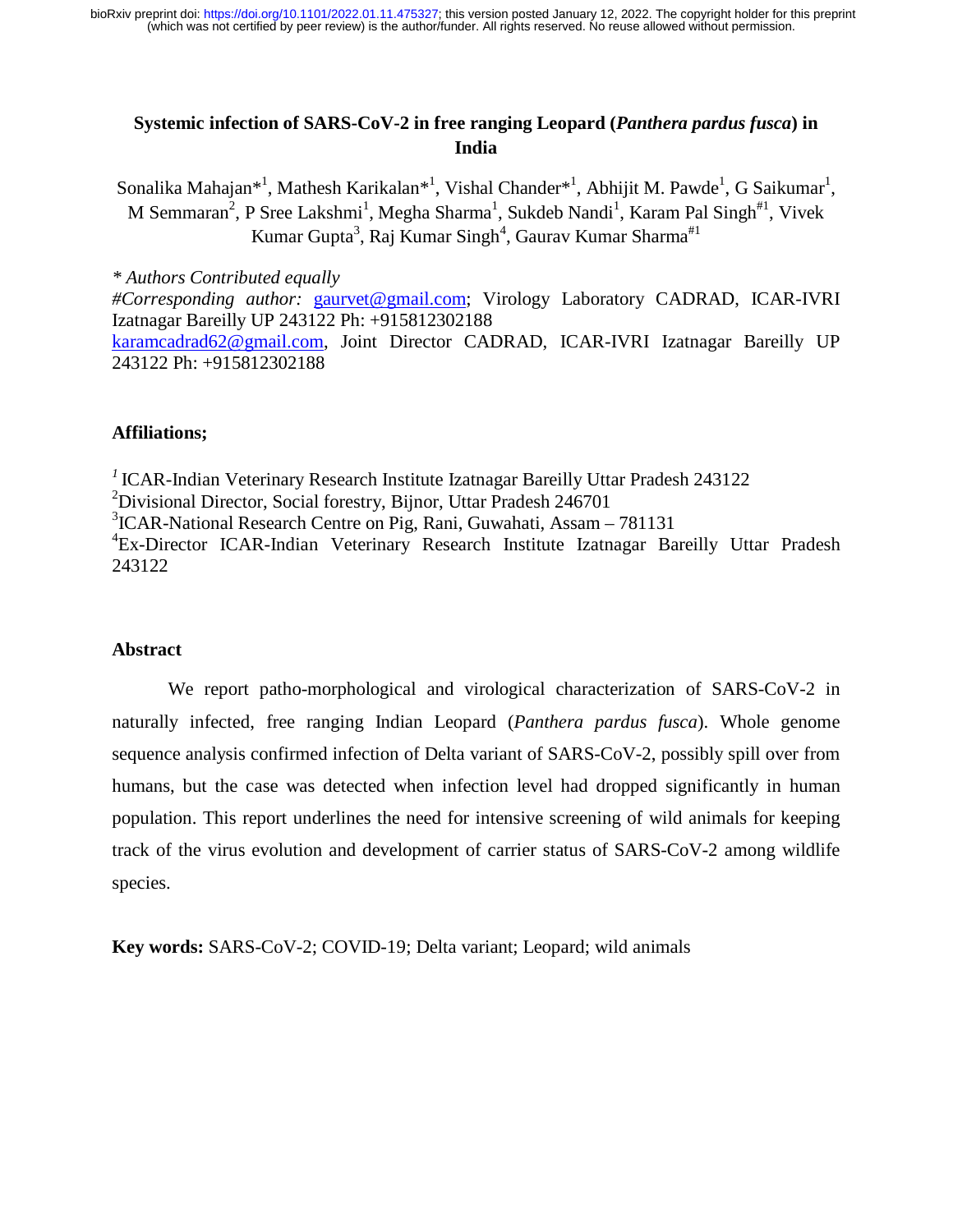Currently there are increasing reports of the natural infection of severe acute respiratory syndrome coronavirus (SARS-CoV-2) in various domesticated and captive wild species [Reviewed in 1-2]. Both *in-silico* [3] and experimental infections of [4] SARS-CoV-2 have been studied in number of species that detailed out the immunogenicity and pathogenesis of the virus in these species. However, infection in species other than humans is considered as spill over infection and so far there are no reports of transmission of this virus among animal population on large scale.

Although intensive investigations were carried out, only three cases of natural infection in Asiatic lions could be detected in India [5-6]. India experienced huge second wave with surge in cases from the month of March 2021 with peak reaching in the month of April when more than 18 million cases were reported in a month (Fig 1a; https://www.mohfw.gov.in/). Surge in the cases were attributed to spread of highly infectious Delta variant (Pango lineage B.1.617.2) of SARS-CoV-2 and lack of herd immunity [7]. With surge of infection and vaccination coverage, herd immunity in the population improved and number of cases decreased. With drop in human infections in India, fresh cases were not found in animals during random screening. During the months of September and October-21, cases in India dropped to less than 10,000/day, however, in the second week of October-21 one Indian leopard cub (*Panthera pardus fusca)* was found dead and upon investigation was found positive for SARS-CoV-2. In this report we are presenting the gross and histopathological findings, presence of viral antigen in tissues and genetic character of the virus.

The carcass of male leopard cub of approximately of 1 year age was recovered during routine combing in the agricultural field of Mojipur village of Social Forestry, Bijnor range of Uttar Pradesh State (29.372442ºN and 78.135849ºE), located approximately 160 kilometer from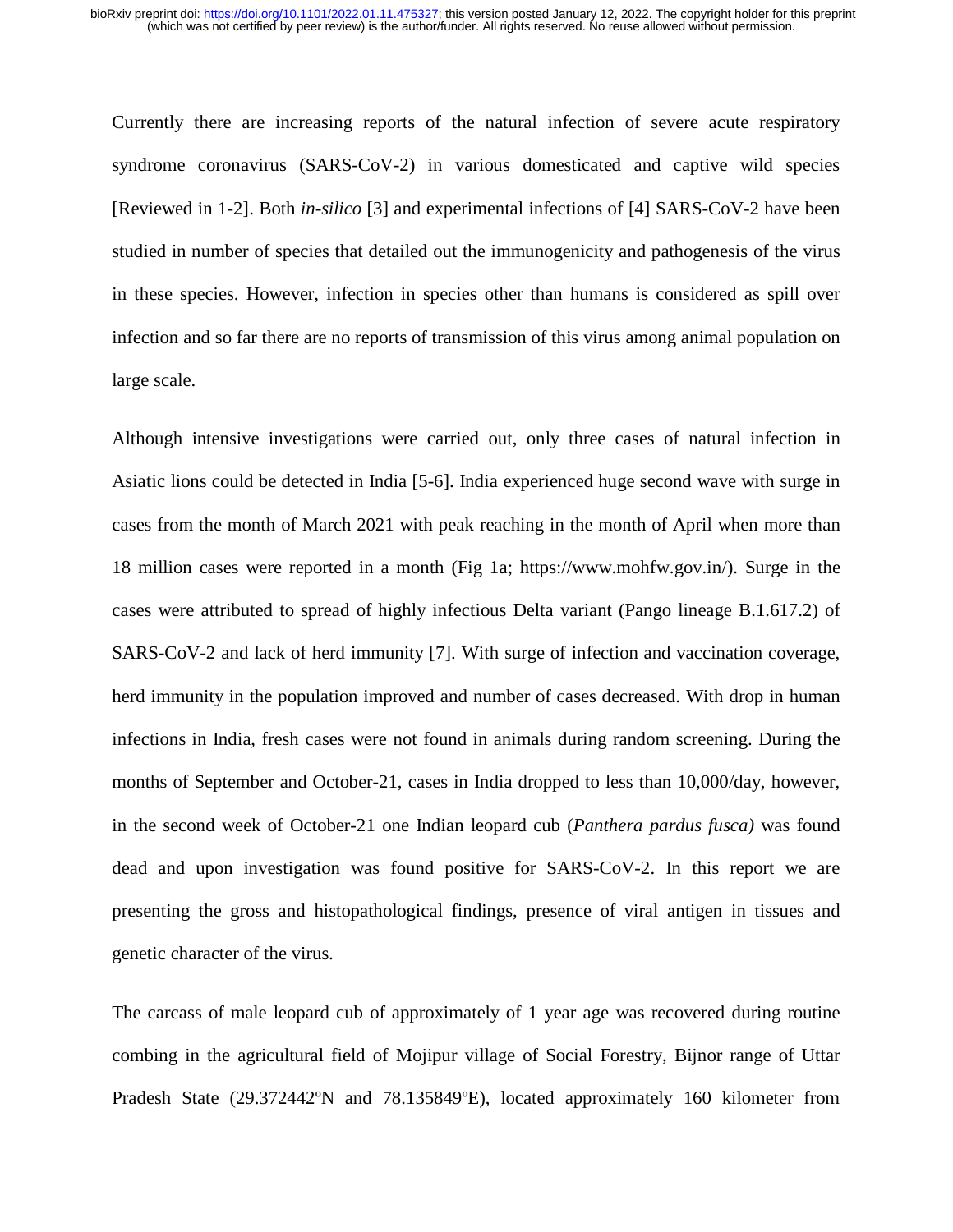national capital of New Delhi. Bijnor Social Forestry Division has approximately 14,400 hectare of reserve forest located in the foot hills of the Himalaya. About 70% of the inhabited land is having sugarcane cultivation which favours the habitation of wild herbivores and carnivores in this area.

The carcass was submitted to the ICAR-Indian Veterinary Research Institute for necropsy examination. Necropsy was conducted following COVID-19 protocol wearing PPE kit *etc*. Animal carcass and the waste material generated were incinerated and area was disinfected using 2% hypochlorite solution.

Necropsy examination revealed piercing wounds on both the sides of the ventral neck region (canine teeth marks of prey animal), subcutaneous contusions and haemorrhages on neck and cranium suggesting case of infighting (Supplementary Fig 1). Additionally, consolidation of both the lungs (Supplementary Fig 1), and severe vascular changes like congestion and haemorrhages in the visceral organs were observed. Rectal and nasopharyngeal swabs and tissue samples from various organs were collected and subjected to routine laboratory investigations. Nasopharyngeal swab was found positive for SARS-CoV-2 by RT- PCR using COVISure Viral detection kit (Genetixbiotech, India). Hence, all collected organs (Supplementary table 1) were once again tested and results were confirmed by the generating partial spike protein gene sequence using Sanger's method as described previously [6].

Samples were also screened and ruled out for presence of any other pathogens including haemoprotozoan or rickettsial parasites, canine distemper virus, Feline panleukopenia virus, Feline herpes-virus and Feline calicivirus, and highly pathogenic Avian Influenza (H5 and H7 as described previously [6].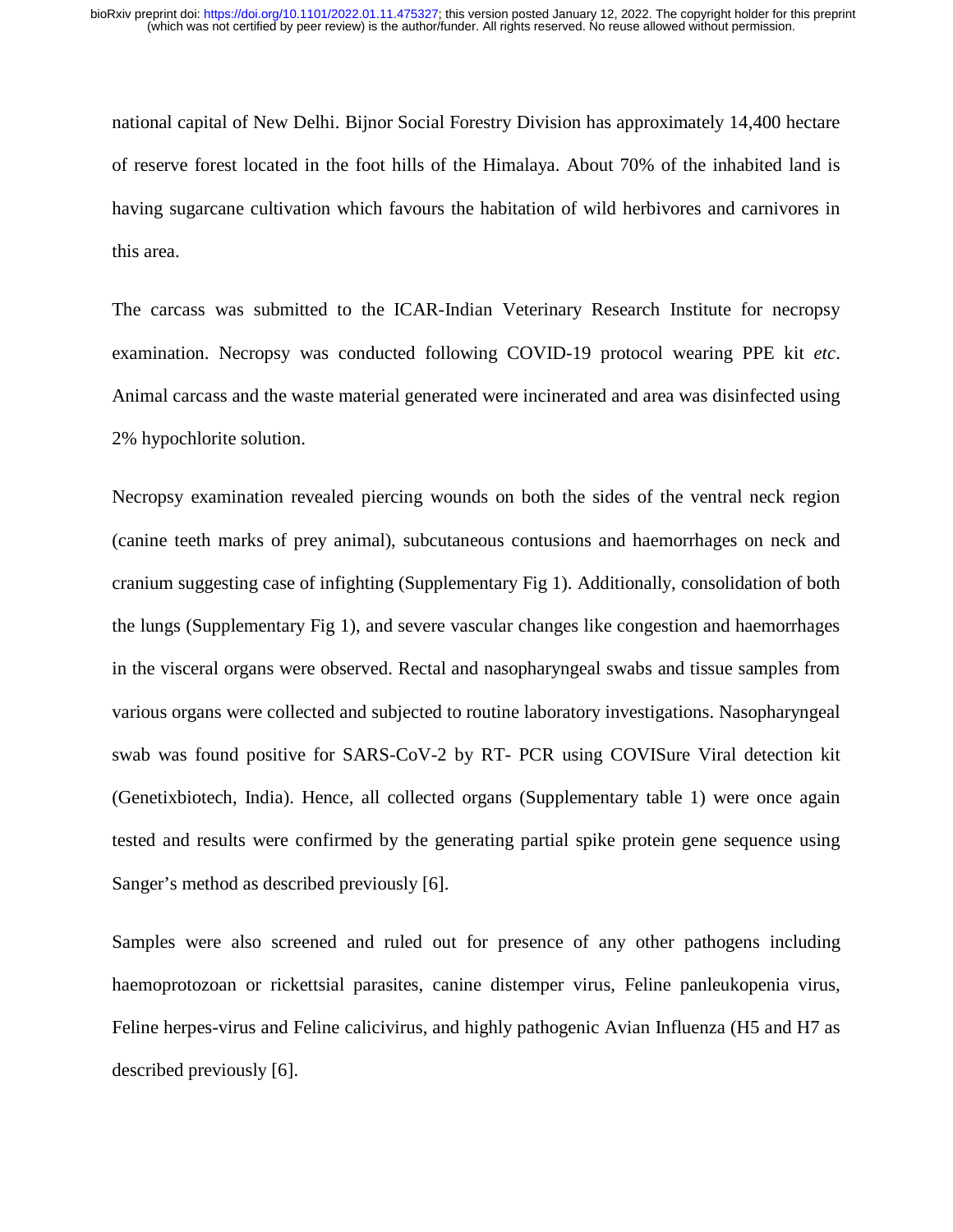Positive nasopharyngeal swab was subjected to virus isolation in Vero cells as described previously and blindly passaged for 7 passages and observed for obvious cytopathic effects (CPE). Presence of virus was confirmed by RT- PCR and immuno-staining with SARS-CoV-2 positive serum followed by detection by FITC labeled anti-human secondary antibodies (Real gene, Germany).

We generated whole genome sequence directly from the nasal swab specimen through outsourcing to Eurofins as described previously [6] and submitted to NCBI with GenBank accession ID OL691925. The SRA project was submitted with accession number PRJNA786974. The BLAST tool indicated >99.9% identity with SARS-CoV-2 sequence (OK189615- OK189617) collected from Kerala state of India during the month of September 2021. Compared to the Wuhan-Hu-1 sequence (NC-045512), 40 amino acid substitutions were observed of which 3 were present in the 5'UTR and 2 were in 3'UTR (Supplementary table 2). Six amino acid substations *viz.*Thr19Arg, Asn99Lys, Leu452Arg, Thr478Lys, Asp614Gly, and Pro681Arg were observed in the spike protein. Spike protein sequence of virus from leopard showed very high resemblance with that of sequences of Delta variant and with the sequences generated in previous study from infected Asiatic lions from Jaipur and Etawah in India [6]. However, two amino acid substitutions (Thr77Lys and Asp142Gly) were observed when compared to genome sequences from infected Asiatic lions of Tamil Nadu [5]. Although very few animals have been found infected by SARS-CoV-2, high resemblance of spike protein sequences with that of human Delta variant suggests possible spill over infection and no major genetic changes in the spike protein upon species cross over.

To elucidate the phylogenetic and temporal analysis, we downloaded representative sequences from GISAID database of each clade of SARS-CoV-2 samples collected from India during the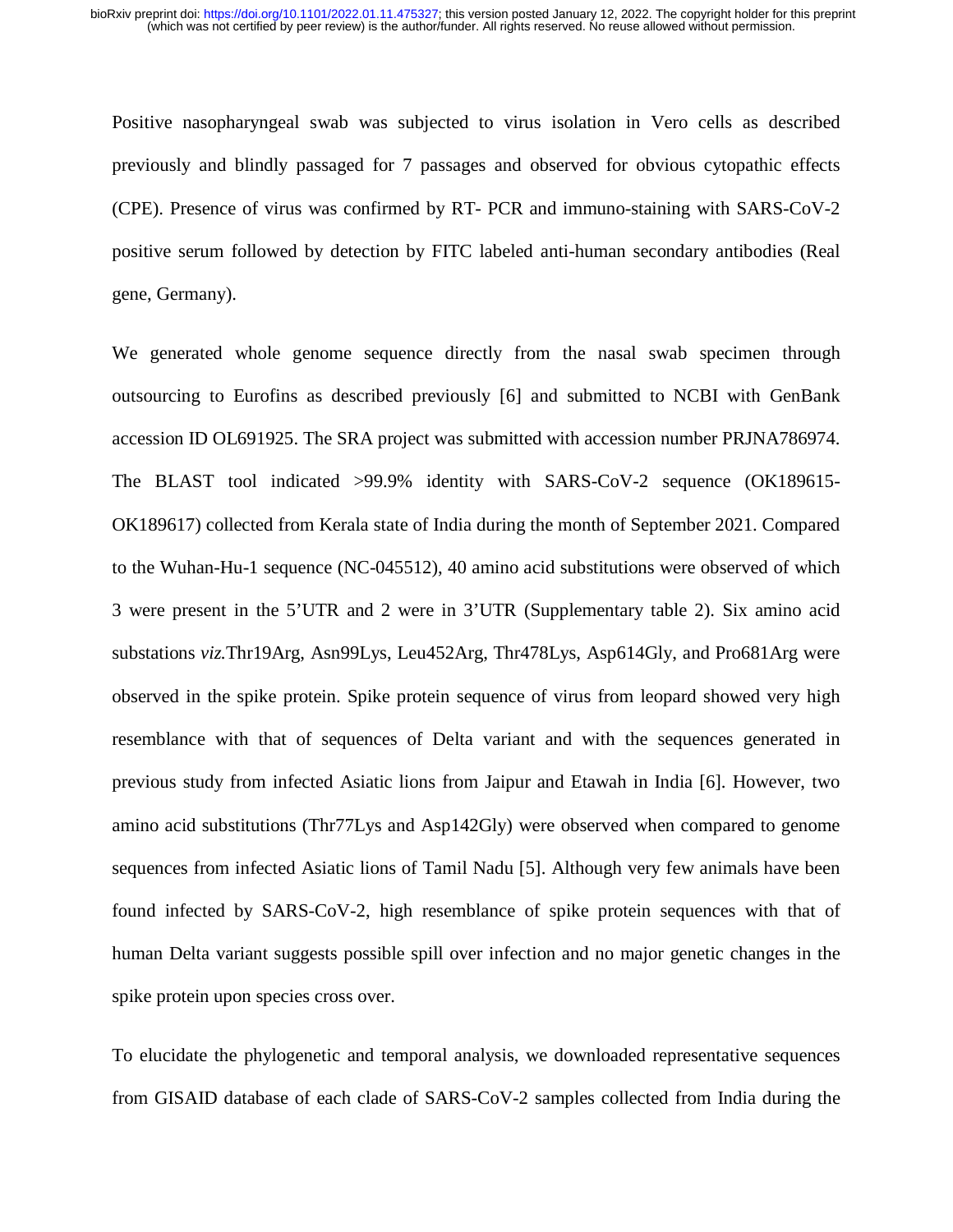period of March 2021 to Oct 2021. Consensus sequences of each clade was generated by aligning using ClustalW tool in MEGA X version 10.1 followed by consensus generation in EMBOSS server. Phylogeny was constructed using NGphylogeny server as described previously [6]. The leopard sample clustered into common SARS-CoV-2 G-clade (GISAID classification) or Delta variant (B.1.617.2 Pango lineage) (Fig 1b). The leopard sequence was closely matching with the prevailing Delta mutant in the area suggesting possible spill over infection in the animal.

Brain, spleen, lymph node and lungs specimens were found positive for SARS-CoV-2 with Ct values of E-gene ranging from 27.5-31.6 (Supplementary table 1). Histopathologically, the lung revealed diffuse areas of consolidation, hemorrhages, pneumocyte hyperplasia, septal thickening and perivascular infiltration of mononuclear cells (Fig 2). Severe vascular changes were also noticed in the heart, brain, liver and kidneys. The spleen and lymph nodes showed mild depletion of lymphoid follicles. Viral antigen was demonstrated in the lungs, brain and spleen by immunohistochemistry using human anti-SARS-CoV-2 hyperimmune sera and goat antihuman IgG-HRPO antibodies (Real Gene, Germany) as per previously described protocol [8]. Abundant viral antigen was noticed in the septal lining cells, alveolar macrophages, endothelial cells of pulmonary vessels and bronchiolar epithelial cells (Fig 2). Similarly, viral antigen was detected in the lymphoid cells and macrophages of spleen and glial cells and capillary endothelium of brain (Fig 2).

Several natural infections in minks and humans and experimental infection of SARS-CoV-2 in laboratory animals showed similar lung histopathological lesions as observed in the present case [10-12].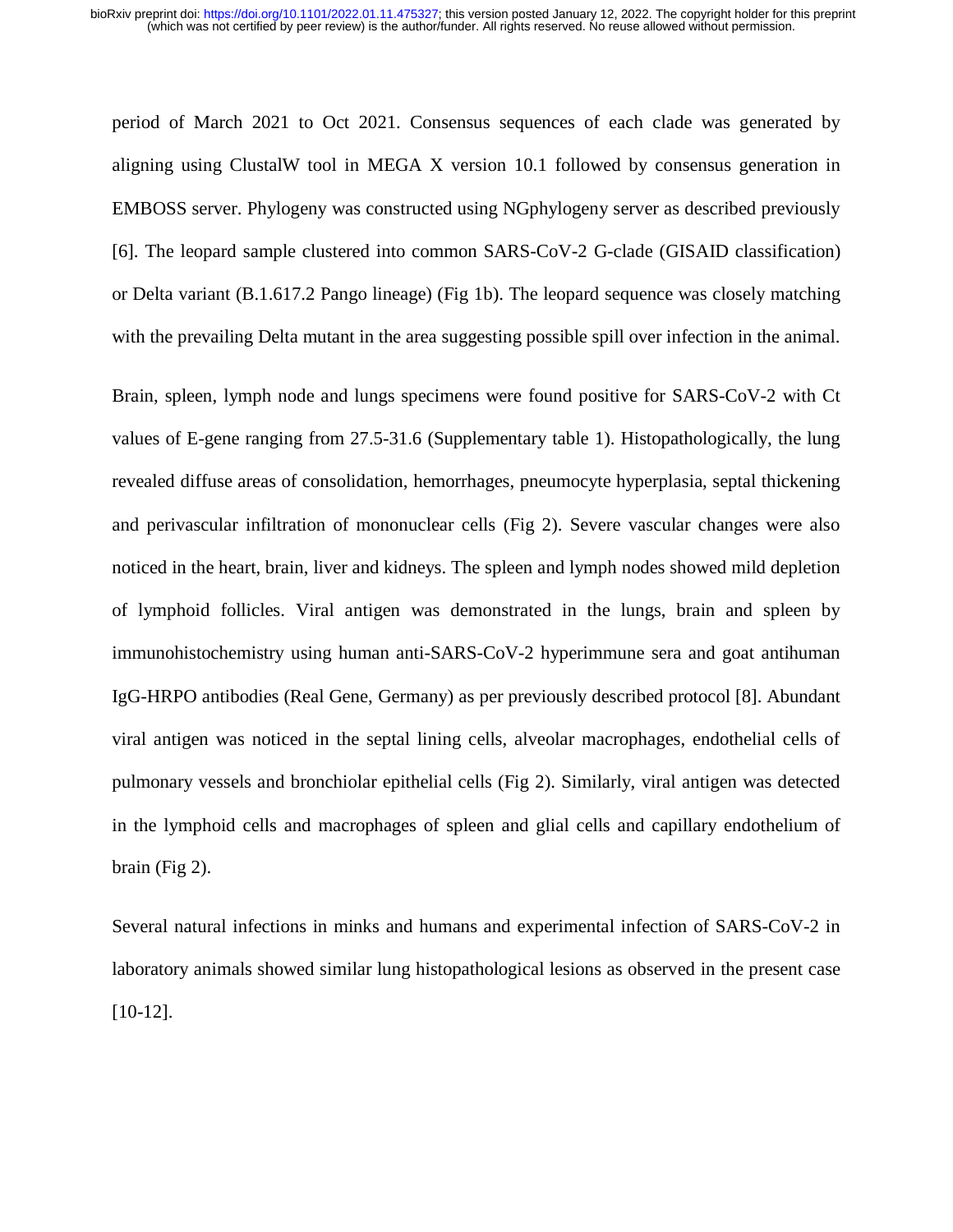Though the necropsy findings suggested traumatic injuries as the immediate cause of death; detection of virus in various tissues indicates systemic SARS-CoV-2 infection of the animal prior to sudden death due to trauma inflicted by another carnivore. Presence of virus in the brain section suggests infection of central nervous system in wild felid which has previously been demonstrated in humans only [9, 13]. Previously, one SARS-CoV-2 infected captive Asiatic lion died at Chennai, India (unpublished), however, necropsy examination could not be conducted to ascertain the exact cause and co-morbidities.

The forest range in Bijnor is protected but shares border with human habitation. On an average, 10-15 leopards die of either natural cause or diseases and there is no alarming increase in the mortality in the area hence it seems to be a focal case of SARS-CoV-2 infection. Leopards are relatively less shy when compared to other wild felids which may provide opportunity for spill over events in this species. Most of the studies in animals were reported either in domestic or captive wild animals with a history of human contact. Detection of SARS-CoV-2 in free ranging leopard when incidences of human COVID19 have dropped to significantly lower level (Fig 1a) underlines the necessity to intensify the screening and check for development of carrier status in wild felids.

## **About the authors**

Dr Sonalika is Scientist at ICAR-Indian Veterinary Research Institute, Izatnagar Bareilly UP India. Her primary research interest includes diagnosis and vaccine development against emerging viruses of animal origin.

## **Data availability**

Annotated complete genome sequences are available in NCBI (GenBank accession: OL691925). Raw sequencing data are available at NCBI BioSample (Accession; PRJNA786974).

## **SUPPLEMENTAL MATERIAL**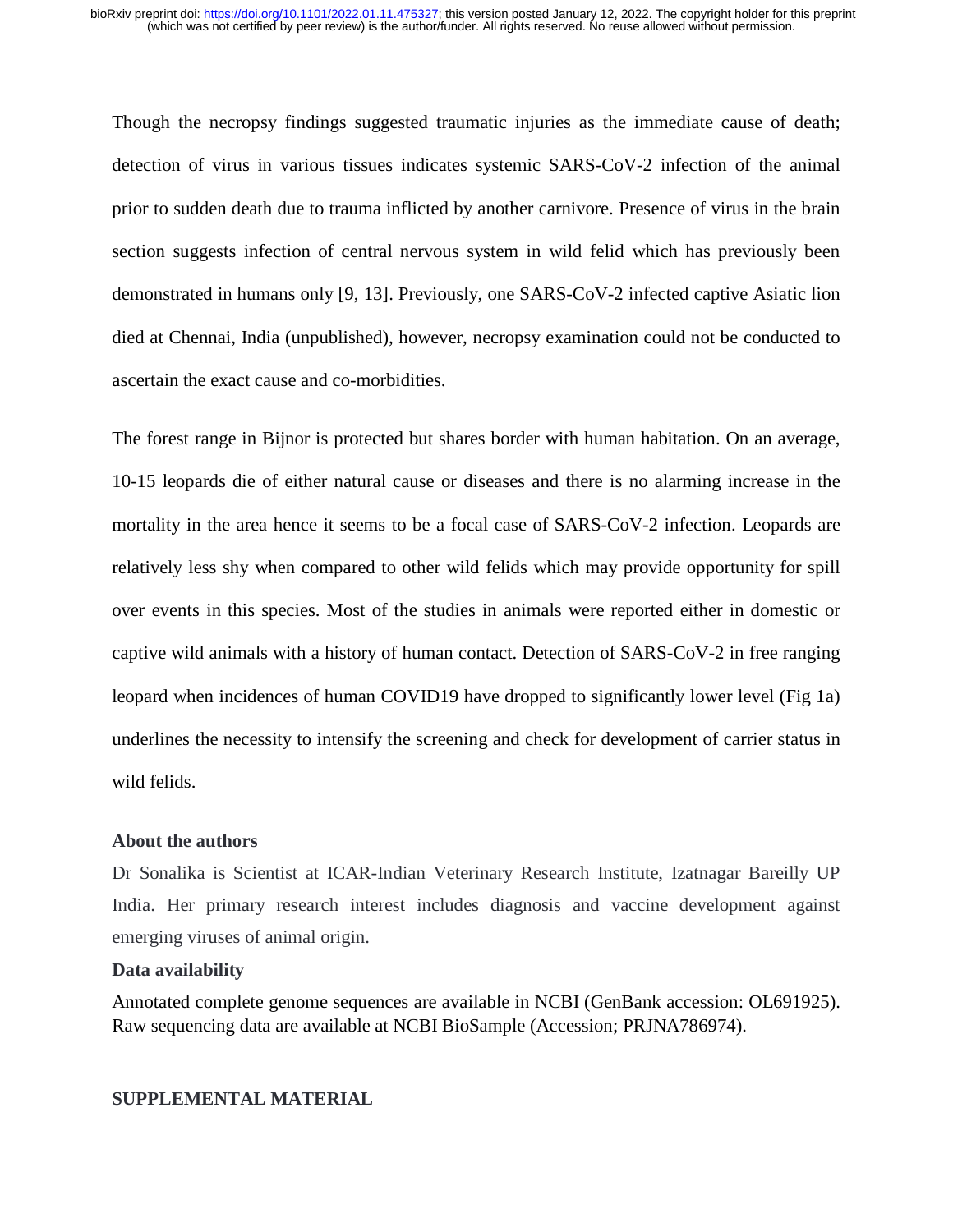#### **Supplementary Table 1;** qPCR Ct values of SARS-CoV-2 positive samples

- **Supplementary Table 2**: Comparison of nucleotide and amino acid mutations in SARS-CoV-2 isolated from Leopard sequence in comparison to the Reference Wuhan Strain (NC\_045512.2)
- **Supplementary Figure 1:** Animal carcass examination for external wounds and Gross examination of Lungs and brain.

#### **ACKNOWLEDGMENTS**

Authors are thankful to the Bijnor Forest Division for submitting the carcass for necropsy examination. We are also thankful to ICAR, NASF and DST-SERB for providing funds and infrastructure to take up the work.

#### **Conflict of interest**

Authors disclose no conflict of interest with anyone

## **References**

- 1. Hobbs EC, Reid TJ. Animals and SARS-CoV-2: Species susceptibility and viral transmission in experimental and natural conditions, and the potential implications for community transmission. *TransboundEmerg Dis*. 2021;68(4):1850-1867. doi:10.1111/tbed.13885
- 2. Munir K, Ashraf S, Munir I, Khalid H, Muneer MA, Mukhtar N, Amin S, Ashraf S, Imran MA, Chaudhry U, Zaheer MU, Arshad M, Munir R, Ahmad A, Zhao X. Zoonotic and reverse zoonotic events of SARS-CoV-2 and their impact on global health. Emerg Microbes Infect. 2020 Dec;9(1):2222-2235. doi: 10.1080/22221751.2020.1827984. PMID: 32967592; PMCID: PMC7594747.
- 3. Piplani, S., Singh, P.K., Winkler, D.A. et al. In silico comparison of SARS-CoV-2 spike protein-ACE2 binding affinities across species and implications for virus origin. Sci Rep 11, 13063 (2021). https://doi.org/10.1038/s41598-021-92388-5
- 4. Bosco-Lauth AM, Hartwig AE, Porter SM, Gordy PW, Nehring M, Byas AD, VandeWoude S, Ragan IK, Maison RM, Bowen RA. Experimental infection of domestic dogs and cats with SARS-CoV-2: Pathogenesis, transmission, and response to reexposure in cats. Proc Natl Acad Sci U S A. 2020 Oct 20;117(42):26382-26388. doi: 10.1073/pnas.2013102117. Epub 2020 Sep 29. PMID: 32994343; PMCID: PMC7585007.
- 5. Mishra A, Kumar N, Bhatia S, Aasdev A, Kanniappan S, Sekhar AT, Gopinadhan A, Silambarasan R, Sreekumar C, Dubey CK, Tripathi M, Raut AA, Singh VP. SARS-CoV-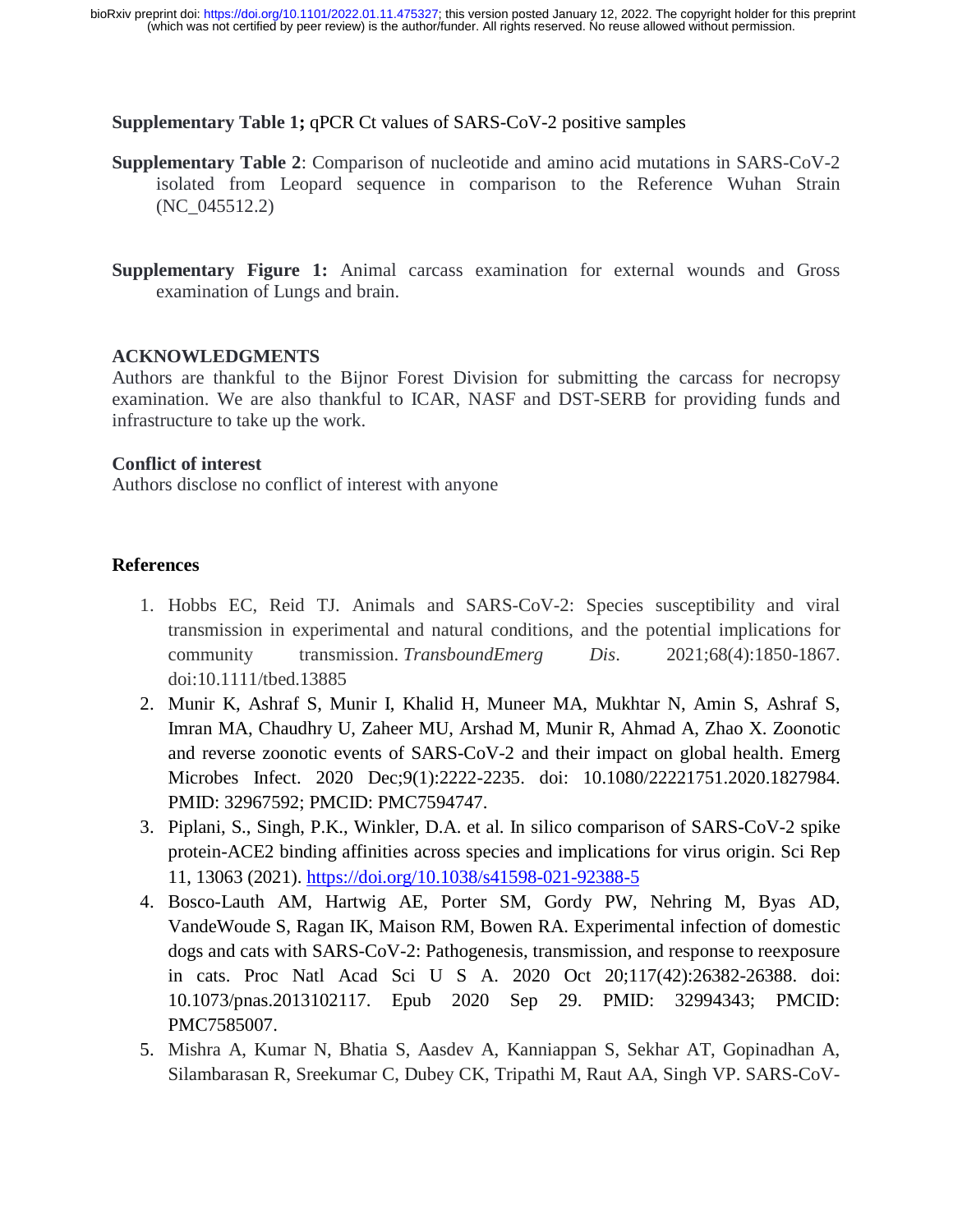2 Delta Variant among Asiatic Lions, India. Emerg Infect Dis. 2021 Oct;27(10):2723- 2725. doi: 10.3201/eid2710.211500. PMID: 34545805; PMCID: PMC8462327.

- 6. Karikalan M, Chander V, Mahajan S, Deol P, Agrawal RK, Nandi S, Rai SK, Mathur A, Pawde A, Singh KP, Sharma GK. Natural infection of Delta mutant of SARS-CoV-2 in Asiatic lions of India. TransboundEmerg Dis. 2021 Aug 17:10.1111/tbed.14290. doi: 10.1111/tbed.14290. Epub ahead of print. PMID: 34404118; PMCID: PMC8447162.
- 7. Novelli G, Colona VL, Pandolfi PP. A focus on the spread of the delta variant of SARS-CoV-2 in India. *Indian J Med Res*. 2021;153(5&6):537-541. doi:10.4103/ijmr.ijmr\_1353\_21
- 8. Sun Y, Ge L, Udhane SS, Langenheim JF, Rau MJ, Patton MD, Gallan AJ, Felix JC, Rui H. Sensitive and Specific Immunohistochemistry Protocol for Nucleocapsid Protein from All Common SARS-CoV-2 Virus Strains in Formalin-Fixed, Paraffin Embedded Tissues. Methods Protoc. 2021 Jul 10;4(3):47. doi: 10.3390/mps4030047. PMID: 34287344; PMCID: PMC8293419.
- 9. Song E, Zhang C, Israelow B, Lu-Culligan A, Prado AV, Skriabine S, Lu P, Weizman OE, Liu F, Dai Y, Szigeti-Buck K, Yasumoto Y, Wang G, Castaldi C, Heltke J, Ng E, Wheeler J, Alfajaro MM, Levavasseur E, Fontes B, Ravindra NG, Van Dijk D, Mane S, Gunel M, Ring A, Kazmi SAJ, Zhang K, Wilen CB, Horvath TL, Plu I, Haik S, Thomas JL, Louvi A, Farhadian SF, Huttner A, Seilhean D, Renier N, Bilguvar K, Iwasaki A. Neuroinvasion of SARS-CoV-2 in human and mouse brain. J Exp Med. 2021 Mar 1;218(3):e20202135. doi: 10.1084/jem.20202135. PMID: 33433624; PMCID: PMC7808299.
- 10. Molenaar RJ, Vreman S, Hakze-van der Honing RW, Zwart R, de Rond J, Weesendorp E, Smit LAM, Koopmans M, Bouwstra R, Stegeman A, van der Poel WHM. Clinical and Pathological Findings in SARS-CoV-2 Disease Outbreaks in Farmed Mink (Neovison vison). Vet Pathol. 2020 Sep;57(5):653-657. doi: 10.1177/0300985820943535. Epub 2020 Jul 14. PMID: 32663073.
- 11. Caramaschi S, Kapp ME, Miller SE, Eisenberg R, Johnson J, Epperly G, Maiorana A, Silvestri G, Giannico GA. Histopathological findings and clinicopathologic correlation in COVID-19: a systematic review. Mod Pathol. 2021 Sep;34(9):1614-1633. doi: 10.1038/s41379-021-00814-w. Epub 2021 May 24. PMID: 34031537; PMCID: PMC8141548.
- 12. Mohandas S, Yadav PD, Shete A, Nyayanit D, Sapkal G, Lole K, Gupta N. SARS-CoV-2 Delta Variant Pathogenesis and Host Response in Syrian Hamsters. Viruses. 2021 Sep 5;13(9):1773. doi: 10.3390/v13091773. PMID: 34578354; PMCID: PMC8473140.
- 13. Meinhardt, J., Radke, J., Dittmayer, C. *et al.* Olfactory transmucosal SARS-CoV-2 invasion as a port of central nervous system entry in individuals with COVID-19. *Nat Neurosci* 24, 168–175 (2021). https://doi.org/10.1038/s41593-020-00758-5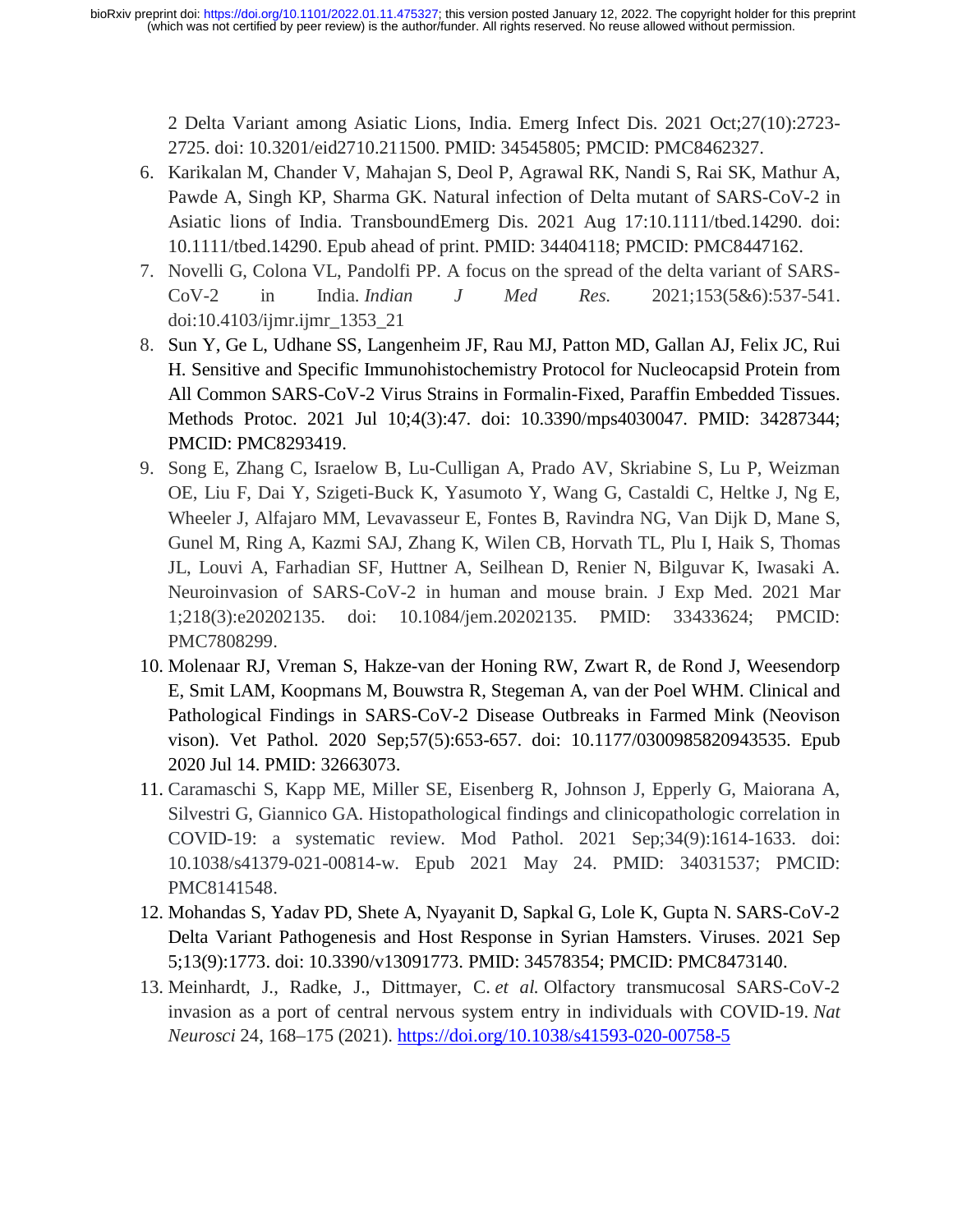# **Figures legends**

# **Figure 1:**

**1a.** Number of COVID-19 cases in humans and detection of animal infections in India

**1b.** Phylogenetic analysis of SARS-CoV-2 detected in an Indian leopard. Whole-genome phylogeny with consensus sequences of other clades available in the GISAID database revealed the generated sequence clustered with the G-clad (B.1.617.2 pango lineage).

# **Figure 2:**

2a. The lung showing diffuse inflammatory changes like haemorrhageand congestion and thickening of alveolar septum . HE x100

2b. Higher magnification fig. a showing alveolar septal thickening and infiltration of mononuclear cells and pneumocyte hyperplasia. HE x400

2c. The lung showing strong immune reactivity to SARS-COV-2 in the alveolar septal cells and inflammatory cells. IHC DAB x100.

2d. Higher magnification fig. c showing strong immune reactivity to SARS-COV-2 in the alveolar septal cells and inflammatory cells. IHC DAB x200. Inset: Antibody control, IHC DAB x200

2e. The cerebrum showing strong immune reactivity to SARS-COV-2 in the capillary endotheial cells, glial cells and neuron. IHC DAB x400.

2f. The cerebrum showing absence immune reactivity to SARS-COV-2 (antibody control). IHC DAB x400.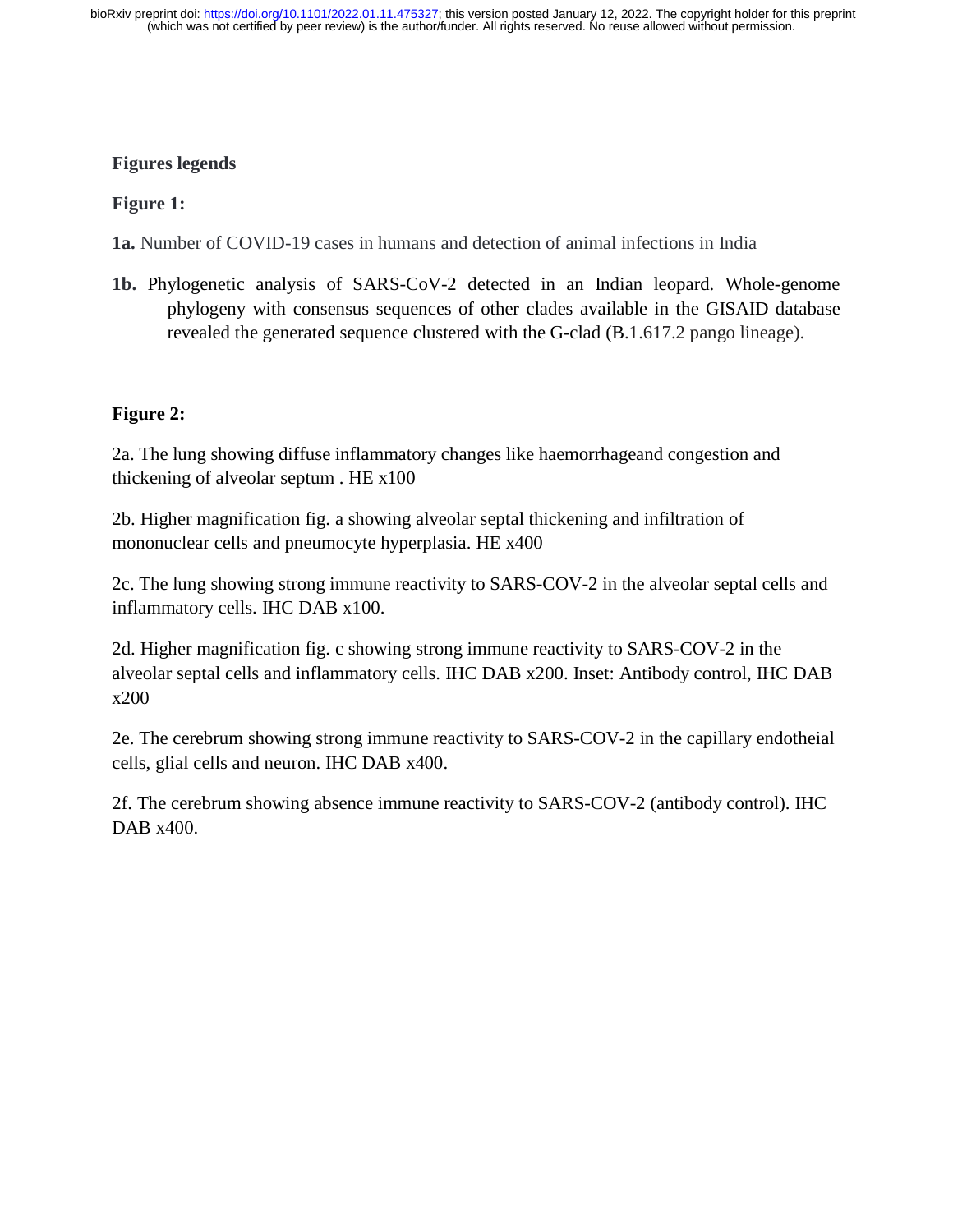(which was not certified by peer review) is the author/funder. All rights reserved. No reuse allowed without permission. bioRxiv preprint doi: [https://doi.org/10.1101/2022.01.11.475327;](https://doi.org/10.1101/2022.01.11.475327) this version posted January 12, 2022. The copyright holder for this preprint



Fig 1